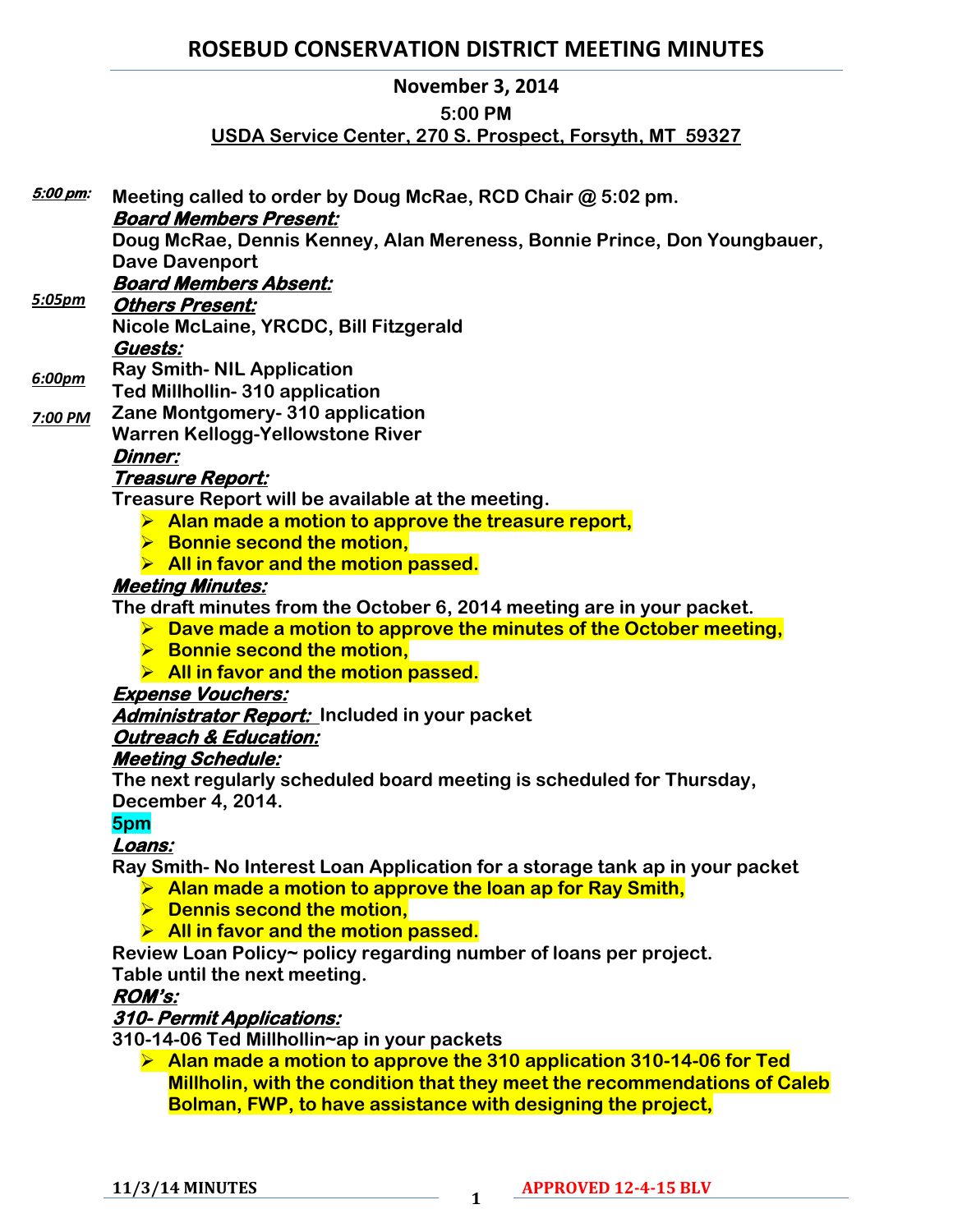# **ROSEBUD CONSERVATION DISTRICT MEETING MINUTES**

## **November 3, 2014**

#### **5:00 PM**

## **USDA Service Center, 270 S. Prospect, Forsyth, MT 59327**

- $\triangleright$  Dennis second the motion,
- **All in favor and the motion passed.**

**310-14-07 Montgomery Ranch~ap in your packets Withdrawn by Montgomery Ranch**

**Caleb Bollman~FWP has offered to take the Conservation District Supervisors on a boat trip on the river to get a look at the projects and erosions that is occurring that isn't noticeable when seen from the banks. He is available November 4th, and the week of November 10th .** 

**Dennis, Bonnie, Dave, Rocky and Alan if he is available could go the week of the 10th .** 

## **Reserved Water:**

**Annual Reports are due by November 15th .**

## **New Business:**

## **Open board position:**

**Jason Brewer & Reg Hoff are both interested in serving on the board.** 

- **Alan made a recommendation that the board appoint Reg Hoff to fill the vacant position on the board,**
- $\triangleright$  Dennis second the motion,
- **All in favor and the motion passed.**

## **SGI Position:**

**Brad Saur was hired to fill Scott Anderson's Position**

**Brad will start with traiing in Utah and be in the office on December 1st .** 

#### **NACD-Dues**

- **Alan made a motion to pay the \$775 Dues to NACD,**
- $\triangleright$  Don second the motion,
- **All in favor and the motion passed.**

#### **MACD Convention:**

**November 18-21 at Fairmont Hot Springs**

#### **2015 Soil Health Workshop:**

**Working with Ann Fischer. The 223 grant application deadline is January 15, 2015. We can apply for up to \$10k for the 223 grant, we will need to look at funding a portion of the workshop, and other grant or funding options. ~Rocky suggested Brendon Rocky out of Colorado, maybe have Russel Nemits**

**as emcee.** 

## **2015 Youth Range Camp:**

**Week of July 27, 2015. The 223 grant application deadline is January 15, 2015. Resolutions:** 

**Phil Fox recommended to address as a problem instead of in charge on our resolution.** 

## **Soil Health Initiative:**

**2014- sign ups No-Till Drill:**